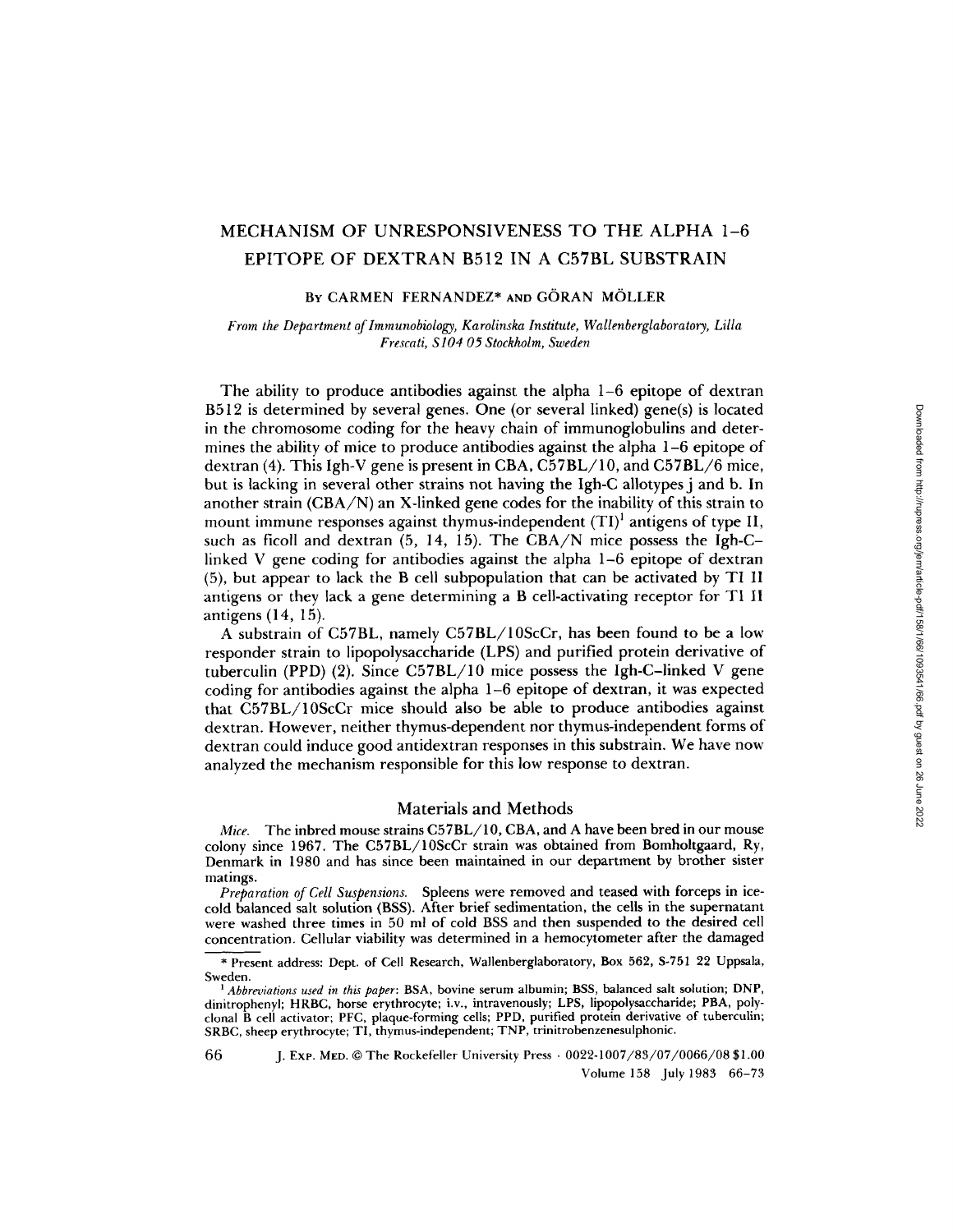cells had been stained with 0.02% trypan blue.

*Antigens and Immunizations.* Native dextran from Leuconostoc mesenteroides B512, average molecular weight  $40-100 \times 10^6$  daltons, was purchased from ICN Pharmaceuticals, Cleveland, OH. The mice were immunized with  $10 \mu$ g of dextran given intravenously.

In addition, nonimmunogenic dextran mol wt  $40,000$  was conjugated to bovine serum albumin (BSA-dextran). This antigen was prepared as described before and its thymus dependence has been documented elsewhere (13). Mice were immunized intravenously  $(i.v.)$  with 80  $\mu$ g of this antigen. Native dinitrophenyl (DNP) dextran was synthesized from native dextran by reacting it with N-epsilon-DNP-L-lysine HCL, using the method of Axén et al. (1). Finally horse erythrocytes cells (HRBC) or sheep erythrocytes (SRBC) were used as a 10% solution. The mice were given red cells i.v. in a volume of 0.1 ml.

*Assay of Antibody Synthesis.* Anti-alpha 1-6 plaque-forming cells (PFC) were detected by a direct assay using SRBC sensitized with stearoyl dextran B512 with a molecular weight of 70,000, as described before by Howard and co-workers (3). To detect anti-DNP PFC, trinitrobenzenesulphonic acid (TNP) was conjugated to SRBC.

In addition, indirect (IgG) PFC were developed as described elsewhere (8) using a rabbit anti-mouse immunoglobulin antiserum. In some experiments the protein A plaque assay was used, as described by Gronowicz et al. (12).

*Detection of Antiidiotypic Antibodies.* Sera from dextran immunized (10 μg of native dextran B512) mice were pooled 8 or more days after immunization. The sera were used after absorption with an equal volume of packed Sephadex G-75 in the cold over night to remove antidextran antibodies. The efficiency of absorption was verified by the disappearance of antidextran hemolytic antibodies as well as in a radioimmunoassay. The absorbed serum was assayed for its ability to suppress plaque-forming cells against dextran or HRBC by adding them in a final dilution of  $1/1,000$  to a plaque assay using dextran coated SRBC and HRBC as targets. The spleen cells used in the plaque assay were derived from mice that were immunized against dextran and HRBC 5 d earlier. The assays were done in duplicates.

*Mitogens.* Lipopolysaccharide from *Escherichia coIi* O55:B5 was prepared by phenolwater extraction and was obtained from Dr. T. Holme, Department of Bacteriology, Karolinska Institute, Stockholm.

Dextran-sulphate was purchased from Pharmacia, Uppsala, Sweden and had a moi wt of  $5 \times 10^5$ . The conjugate had a sulphur content of 17% corresponding to an average of 2.3 sulphate groups per glucosyl residue and a nitrogen content lower than 0.001%.

Concanavalin A was obtained from Pharmacia, Uppsala, Sweden.

*Culture Conditions.* Spleen cells were cultured in two different systems, both using RPMI medium in the absence of serum. Induction of polyclonal antibody synthesis was performed in 3-cm-diameter plastic Petri dishes (Nunc, Denmark) with a cell concentration of 107 cells/ml per culture in 1-ml cultures, set up in triplicates. Cultures were incubated at 37°C in plastic boxes filled with a mixture of  $10\%$  CO<sub>2</sub>, 83% N<sub>2</sub>, and 7% O<sub>2</sub>.

Induction of DNA synthesis was performed in Micro Test II tissue culture plates (no. 3040; Falcon Plastics, Oxnard,  $CA$ ) with a cell concentration of  $10^6$  cells/ml in 0.2 ml cultures. These cultures were incubated in the same conditions as above. All mitogens were dissolved in the same medium as that used for culturing the cells.

*Assay of DNA Synthesis.* Cultures were given a 24-h pulse of [<sup>3</sup>H]thymidine (The Radiochemicai Centre, Amersham, England) with a specific activity of 5 Ci/mM, diluted in culture medium for a concentration of 2  $\mu$ Ci/ml in the cultures. Microcultures were harvested by means of a multiple cell culture harvester (Flow Laboratories, Scotland), washing each culture  $\sim 10$  ml of cold distilled water.

## Results

As can be seen in Table I both CBA and C57BL/10 mice gave a good response to the thymus-independent antigen native dextran B512, whereas C57BL/ 10ScCr gave a very poor response. One necessary prerequisite for B cells to be activated by a thymus-independent antigen is that they can respond to the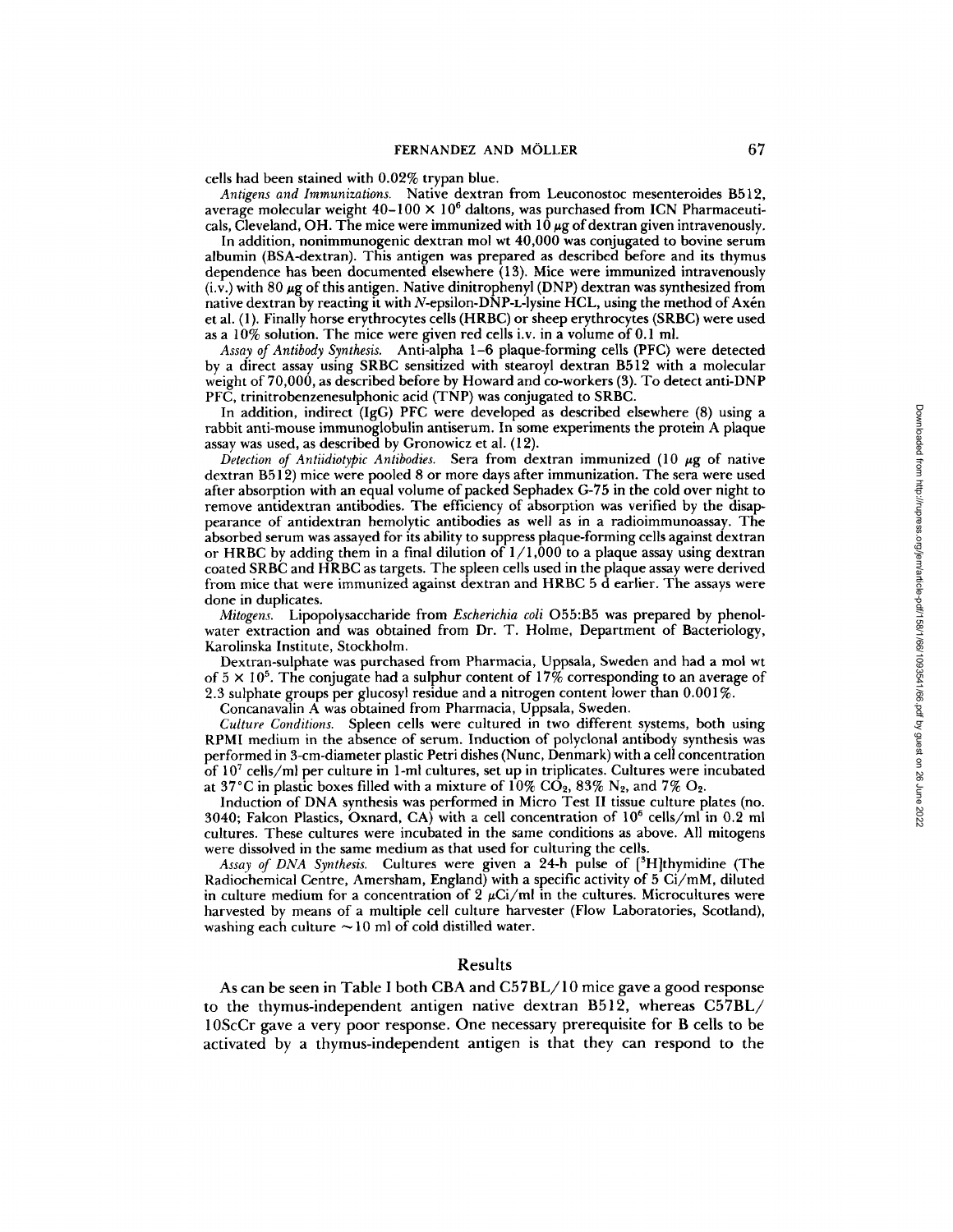#### TABLE I

### *Low Antibody Response Against Native Dextran in C57BL/ lOScCr*

*Mice\** 

| Strain       | No. of mice | IgM PFC/spleen       |
|--------------|-------------|----------------------|
| C57BL/10ScCr | 37          | $16.453 \pm 2.586$   |
| C57BL/10     | 15          | $124.053 \pm 21.262$ |
| <b>CBA</b>   | 13          | $72.492 \pm 13.106$  |

\* Mice older than 3 mo were immunized with 10  $\mu$ g native dextran i.v. The PFC response was determined 5 d later.

#### **TABLE** II

*Both Thymus-independent and Thymus-dependent Forms of Dextran Fail to Induce a Strong Immune Response in C57BL/10ScCr\** 

| Strain       | PFC against dextran after immunization with:<br>Native dextran<br>BSA-dextran |                     |                     |                      |  |
|--------------|-------------------------------------------------------------------------------|---------------------|---------------------|----------------------|--|
|              | IgM                                                                           | $IgG + IgM$         | IgM                 | $IgG + IgM$          |  |
| C57BL/10ScCr | $960 \pm 197$                                                                 | $27 \pm 13$         | $3.387 \pm 795$     | $173 \pm 74$         |  |
| <b>CBA</b>   | $9.533 \pm 3.687$                                                             | $3.042 \pm 2.042$   | $23.040 \pm 6.400$  | $15.946 \pm 6.676$   |  |
| C57BL/10     | $26.667 \pm 8.030$                                                            | $68.480 \pm 18.560$ | $48.213 \pm 14.675$ | $131.328 \pm 27.500$ |  |

\* The mice were immunized i.v. with 10  $\mu$ g native dextran, 100  $\mu$ g edestin-dextran, or 80  $\mu$ g BSAdextran and the immune response determined 5 d later.

TABLE III

*Induction of Polyclonal Antibody Synthesis in Lymphocytes from C57BL/10 and C57BL/10ScCr Mice by Different PBA's\** 

|                           |            |         |          | IgM PFC with cells from: |              |
|---------------------------|------------|---------|----------|--------------------------|--------------|
| Polyclonal B cell activa- | Dose       |         | C57BL/10 |                          | C57BL/10ScCr |
| tor                       |            | Exp.1   | Exp. 2   | Exp.1                    | Exp. 2       |
|                           | $\mu$ g/ml |         |          |                          |              |
|                           |            | 20.267  | 79.350   | 3.067                    | 4.480        |
| <b>LPS</b>                | 100        | 130.130 | 158.720  | 5.000                    | 19.840       |
| Dextran                   | 10.000     | 142.933 | 189.440  | 54.400                   | 116.480      |
| Dextran-sulphate          | 100        | 99.200  | 116.480  | 34.133                   | 53.760       |

\* Serum-free cultures were used containing  $10<sup>7</sup>$  cells/ml in 1 ml cultures. The IgM PFC response was determined at day 2 using protein A-coated SRBC as targets and a rabbit anti-mouse lgM developing serum.

activating signal intrinsic to most thymus-independent antigens (6). It seemed possible that B cells from C57BL/10ScCr mice could lack activating receptors for dextran. If so they would respond to thymus-dependent forms of dextran, which activate another B cell subpopulation than thymus-independent antigens (13). For this purpose, nonimmunogenic forms of dextran (40,000 mol wt) was conjugated to BSA and used as an immunogen. As can be seen in Table II, the thymus-independent antigen induced an even smaller IgM and IgG immune response than did native dextran. CBA and C57BL/10 mice both gave good IgM responses, whereas only C57BL/10 mice exhibited IgG antibodies.

*Response of Lymphocytes from C57BL/IOScCr to Polyclonal B Cell Activators*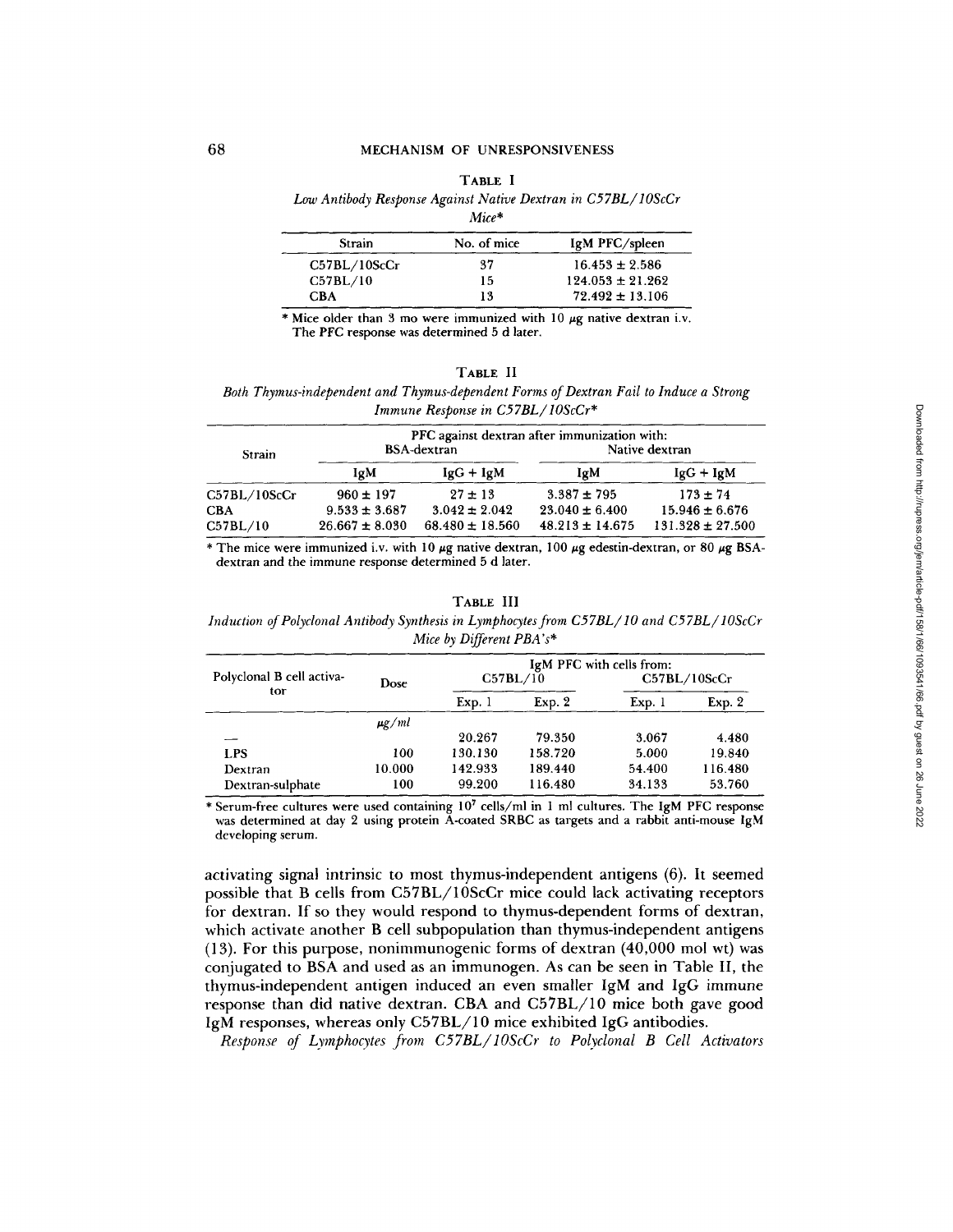# FERNANDEZ AND MÖLLER 69

#### TABLE IV

*Induction of DNA Synthesis in Lymphocytes from C57BL/ IO and C57BL/ IOScCr Mice by Different Mitogens\** 

|                          |                          | [ <sup>3</sup> H]Thymidine incorporation (cpm) with cells from: |                    |                    |                    |  |  |
|--------------------------|--------------------------|-----------------------------------------------------------------|--------------------|--------------------|--------------------|--|--|
| Mitogen<br>Dose<br>added |                          |                                                                 | C57BL/10           |                    | C57BL/10ScCr       |  |  |
|                          |                          | Exp. 1                                                          | Exp. 2             | Exp. 1             | Exp. 2             |  |  |
|                          | $\mu$ g/ml               |                                                                 |                    |                    |                    |  |  |
| --                       | $\overline{\phantom{0}}$ | $14.049 \pm 7.885$                                              | $12.677 \pm 886$   | $2.113 \pm 218$    | $3.893 \pm 439$    |  |  |
| <b>LPS</b>               | 100                      | $62.540 \pm 2.691$                                              | $56.433 \pm 1.976$ | $7.023 \pm 1.419$  | $16.588 \pm 2.190$ |  |  |
| Dextran                  | 10.000                   | $31.267 \pm 1.409$                                              | $41.130 \pm 1.986$ | $21.445 \pm 414$   | $20.725 \pm 1.005$ |  |  |
| Dextran sul-<br>phate    | 100                      | $83.113 \pm 5.835$ 44.152 $\pm$ 504                             |                    | $55.469 \pm 4.993$ | $14.555 \pm 433$   |  |  |
| Con A                    | 0.5                      | $55.914 \pm 4.994$                                              | $94.384 \pm 9.637$ | $44.780 \pm 6.646$ | $65.228 \pm 8.191$ |  |  |

\* Serum free cultures containing  $5 \times 10^5$  cells/well were used. [<sup>3</sup>H]Thymidine was added between day 1 and 2.

**TABLE V**  *Anti-TNP Response in Normal and T X B Mice After Immunization with TNP-Dextran\** 

| Strain       | $T \times B^{\ddagger}$ | Anti-TNP PFC of the indicated affinities <sup>\$</sup> |                     |                     |
|--------------|-------------------------|--------------------------------------------------------|---------------------|---------------------|
|              |                         | High                                                   | Medium              | Low                 |
| C57BL/10     | --                      | $26.560 \pm 6.000$                                     | $58.720 \pm 8.915$  | $65.440 \pm 10.360$ |
| C57BL/10ScCr | -                       | $30.827 \pm 9.539$                                     | $58.240 \pm 11.270$ | $44.480 \pm 12.470$ |
| C57BL/10ScCr |                         | $36.320 \pm 10.090$                                    | $65.120 \pm 17.920$ | $58.240 \pm 15.819$ |

\* Three mice/group were immunized i.v. with 100 µg DNP-dextran and the direct PFC response tested 5 d later.

 $^{\ddagger}$  T  $\times$  B = thymectomized, lethally irradiated mice reconstituted with anti-theta-treated bone marrow cells.

The affinities were measured by the use of target red cells conjugated with  $0.31 \mu$ g/ml for high, 1.25  $\mu$ g/ml for medium 2.5  $\mu$ g/ml of TNP for low affinity PFC.

| TABLE VI                                                           |  |
|--------------------------------------------------------------------|--|
| Antidextran and Anti-HRBC Response in Lethally Irradiated and Bone |  |

*Marrow Reconstituted Chimeras\** 

| Chimera                        | Direct PFC response/spleen against: |                                          |  |  |
|--------------------------------|-------------------------------------|------------------------------------------|--|--|
|                                | Dextran                             | $H$ RBC <sup><math>\ddagger</math></sup> |  |  |
| C57BL/10ScCr into C57BL/10     | $7.296 \pm 2.074$                   | 50.624                                   |  |  |
| C57BL/10ScCr into C57BL/10ScCr | $12.032 \pm 2.030$                  | 70.784                                   |  |  |
| C57BL/10 into C57BL/10         | $34.304 \pm 10.497$                 | 61.312                                   |  |  |
| C57BL/10 into C57BL/10ScCr     | $37.504 \pm 8.155$                  | 55.040                                   |  |  |

 $*$  Five mice per group were immunized with 10  $\mu$ g of native dextran mixed with HRBC and their direct PFC response determined 5 d later. The mice had 3 mo earlier been lethally irradiated and repopulated with  $2 \times 10^6$  bone marrow cells of the indicated origin.

<sup>‡</sup> The responses against HRBC were made with pooled suspension of spleen cells.

*(PBA).* One mechanism responsible for the failure of B cells to respond to certain antigens is that they lack receptors for different PBA (5, 17). In order to test whether this was the case with B cells from C57BL/10ScCr mice, they were activated in vitro with dextran and other PBA's. In addition, mice were injected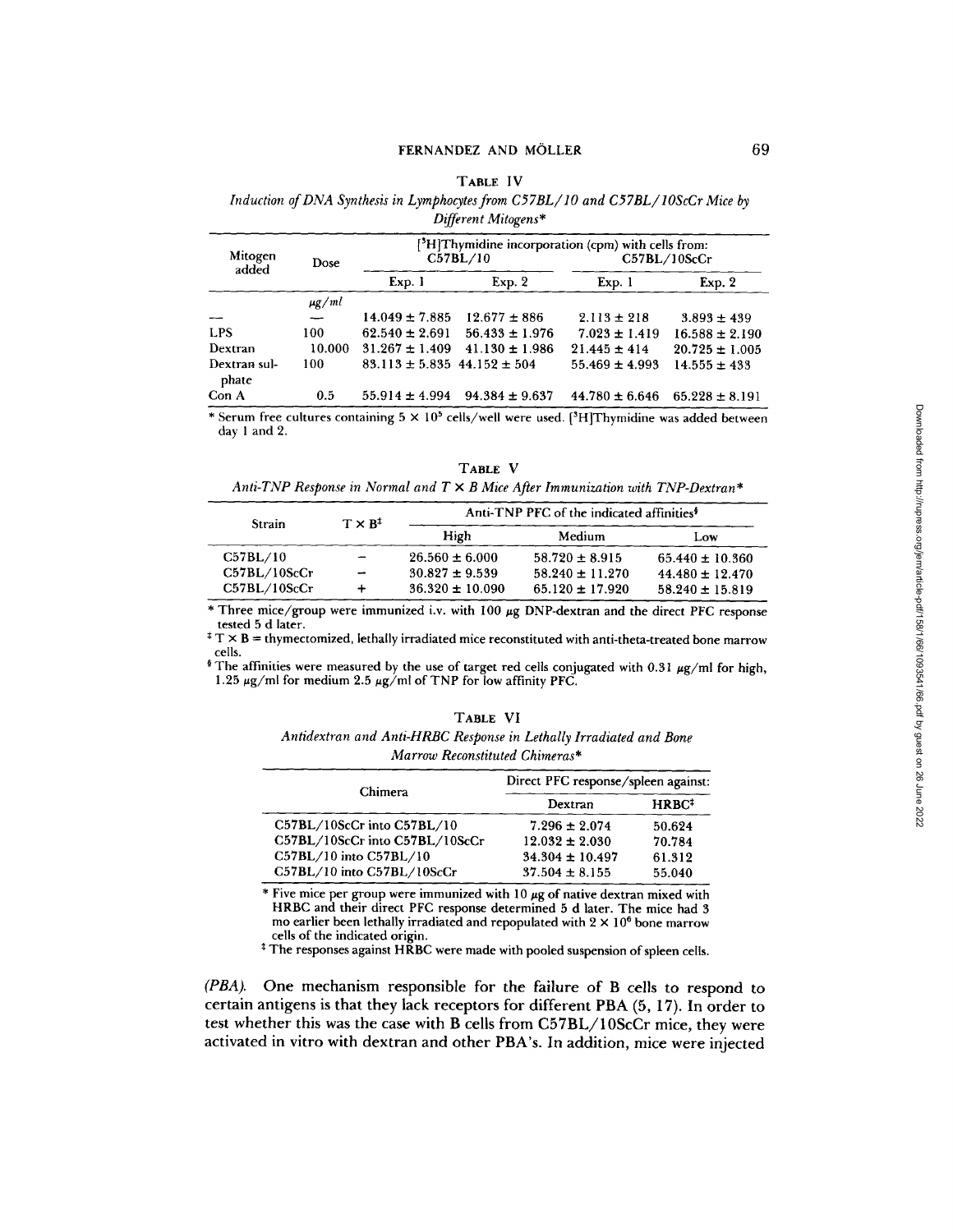## **TABLE** VII

*C57BL /10ScCr Mice Possess the Igh-V Gene Coding for Antibodies Against the Alpha 1-6 Epitope of Dextran, since (A × C57BL/ IOScCr)F~ Hybrids are Responders to Dextran* 

| Mice                         | No. of mice | IgM PFC against dextran |
|------------------------------|-------------|-------------------------|
|                              | 3           | $5.973 \pm 5.335$       |
| $(A \times C57BL/10)F_1$     | 3           | $55.133 \pm 16.722$     |
| C57BL/10                     | 3           | $42.133 \pm 9.432$      |
| C57BL/10ScCr                 | 3           | $7.200 \pm 2.818$       |
| <b>CBA</b>                   | 3           | $102.806 \pm 18.778$    |
| $(A \times C57BL/10ScCr)F_1$ | 3           | $50.773 \pm 20.607$     |

\* The mice were immunized with 10  $\mu$ g of native dextran i.v. and tested for direct antidextran PFC on day 5.

| <b>ARLE</b> | VIH |
|-------------|-----|
|-------------|-----|

*The Antidextran PFC Produced by (A*  $\times$  *C57BL/10ScCr)F<sub>1</sub> Hybrids Share an Idiotype with PFC from High Responder C57BL/ IO Mice* 

| Auto-antiidiotypic Serum dilu-<br>serum donor strain |                    | Percent inhibition of PFC from the indicated strains after addi-<br>tion of auto-antiidiotypic serum* |          |                  |            |                                       |
|------------------------------------------------------|--------------------|-------------------------------------------------------------------------------------------------------|----------|------------------|------------|---------------------------------------|
|                                                      | tion               | $($ A $\times$<br>C57BL/<br>$10$ F                                                                    | C57BL/10 | C57BL/<br>10ScCr | <b>CBA</b> | $(A \times$<br>C57BL/<br>$10SCCr)F_1$ |
| <b>CBA</b><br>C57BL/10                               | 1/1,000<br>1/1,000 | 38                                                                                                    | 10<br>50 |                  | 39         | 10<br>36                              |

\* Auto-antiidiotypic serum obtained 14 d after immunization with dextran was absorbed with Sephadex G-75 to remove antidextran antibodies and added to the plaque assay in a final dilution of  $1/1,000$ . The cells used in the plaque assay were derived from mice immunized with dextran 5 d earlier.

with DNP-dextran and their anti-TNP response tested. In this case, the activation signal for TNP specific B cells is delivered by the dextran carrier. Therefore, the latter system also tests for the presence of B cell activation receptors for dextran.

Dextran was found to activate antibody synthesis (Table III) and DNA synthesis (Table IV) in lymphocytes from both C57BL/10 and C57BL/10ScCr mice. The response was lower than with C57BL/10 cells, but the background was also lower. LPS induced a low response in lymphocytes from C57BL/10ScCr mice, as reported before (2). Both strains responded to dextran sulphate, a PBA known to require macrophages and T cells for optimal B cell activation (10, 16).

The response to TNP after immunization with DNP-dextran was the same in C57BL/10 and C57BL/10ScCr mice (Table V). Therefore, C57BL/10ScCr mice do not lack the PBA receptor for dextran or the B cell population responsive to activation signals delivered by dextran.

*Lymphocytes from C57BL/ lOScCr Fail to Respond in Irradiated C57BL/ lO Recipients.* It seemed possible that lymphocytes from C57BL/10ScCr were prevented from responding to dextran, because they were actively suppressed by cells or environmental factors present in C57BL/10ScCr mice. Therefore, bone marrow cells were adoptively transferred from C57BL/10ScCr mice into lethally irradiDownloaded from http://rupress.org/jem/article-pdf/158/1/66/1093541/66.pdf by guest on 26 June 2022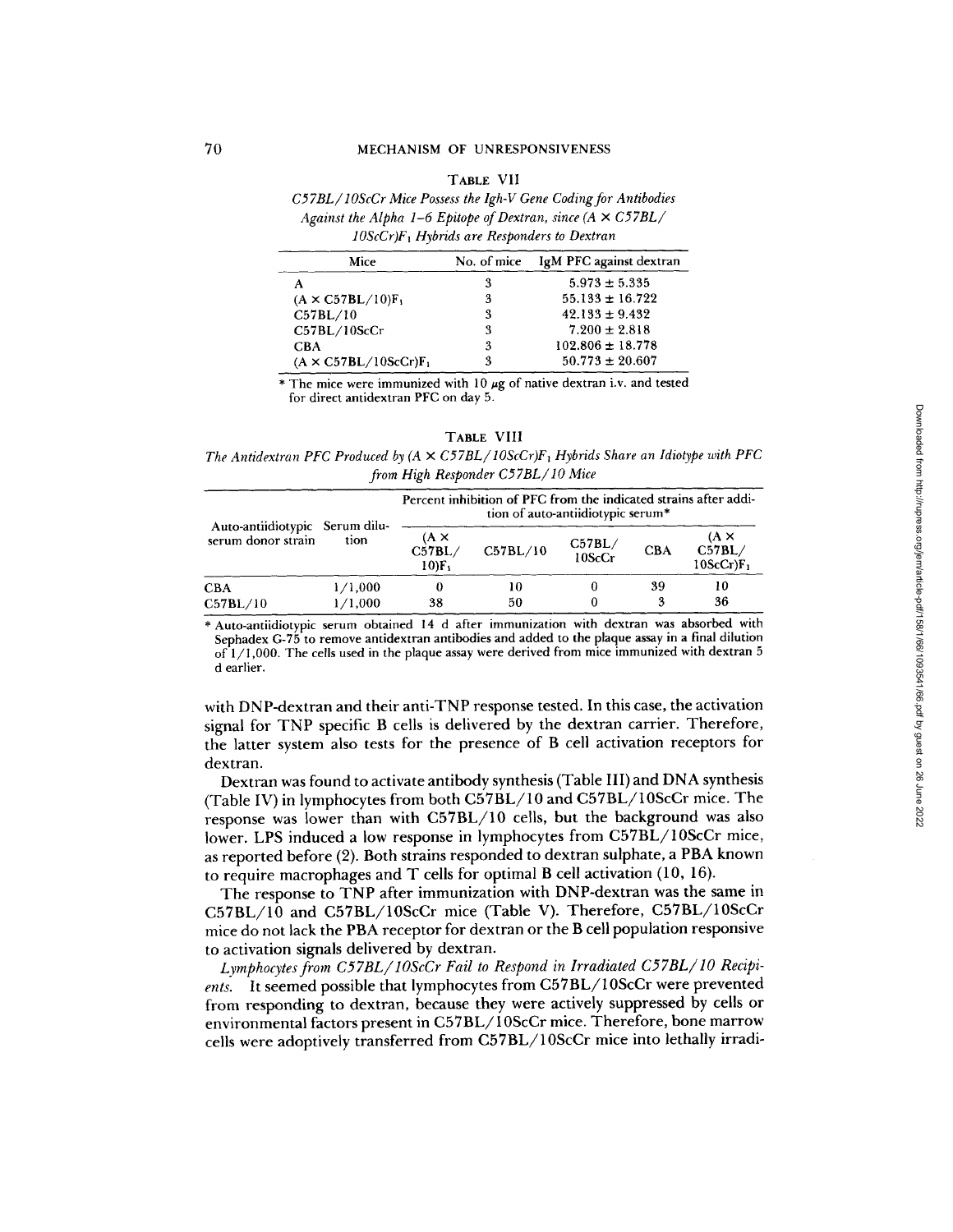ated C57BL/10, and, as a control into C57BL/10ScCr mice. Other controls included bone marrow cells from C57BL/10 mice transferred into lethally irradiated C57BL/10ScCr and C57BL/10 recipients, respectively. 3 mo after repopulation the mice were immunized with native dextran together with HRBC. As can be seen in Table VI C57BL/10ScCr cells transferred into C57BL/10 recipients still failed to respond to dextran, whereas C57BL/10 cells responded to dextran both in syngeneic and C57BL/10ScCr recipients. All recipients responded equally well to HRBC in any recipient.

*Complementation of the Response to Dextran in Fl Hybrids between C57BL/ lO ScCr and A Mice.* C57BL/10ScCr is expected to possess the Igh-V gene coding for antibodies against dextran, since other C57BL/10 and C57BL/6 substrains express this gene (4). However, we tested whether this was the case by immunizing  $(A \times C57BL/10ScCr)F<sub>1</sub>$  hybrids with dextran. In this hybrid, strain A does not possess (or does not express) the antidextran Igh-V gene and cannot produce antibodies against dextran (5). If the hybrid responds, the Igh-V gene against dextran must come from the C57BL/10ScCr haplotype. As can be seen in Table VII, this  $F_1$  hybrid responded well to dextran.

*The Antidextran PFC Produced by (A*  $\times$  *C57BL/10ScCr)F<sub>1</sub> Hybrids Share Idiotype with PFC from High Responder C57BL/lO Mice.* The ability of (A × C57BL/  $10$ ScCr) $F_1$  hybrids to respond to dextran does not necessarily imply that the same Igh-V gene is expressed in these hybrids and high responder C57BL/10 mice. In order to test this, we suppressed the antidextran PFC by adding autoantiidiotypic antibodies obtained from CBA and C57BL/10 mice, respectively to the PFC assay. We have shown before (9, 11) that auto-antiidiotypic antibodies appear spontaneously during the immune response to dextran. CBA mice produce auto-antiidiotypic antibodies that suppress PFC from CBA, but not from C57BL/10 mice, and the reverse.

Auto-antiidiotypic sera from CBA and C57BL/10 mice were collected 14 d after a primary antidextran response and absorbed with Sephadex G-75 to remove antidextran antibodies. The auto-antiidiotypic sera were then added to a plaque assay using spleen cells from mice immunized against dextran 5 d earlier. As can be seen in Table VIII, auto-antiidiotypic sera from CBA mice suppressed antidextran PFC from CBA, but not from C57BL/10 or  $(A \times$  $C57BL/10ScCr$ F<sub>1</sub> mice, whereas auto-antiidiotypic sera from the latter showed the reverse pattern. Thus, antidextran PFC from C57BL/10 and C57BL/ 10ScCr mice share a common idiotype.

# Discussion

The low responsiveness of C57BL/10ScCr mice to dextran was not due to lack of PBA receptors for dextran, since native dextran induced polyclonal B cell activation and DNP-dextran was a good immunogen for induction of anti-TNP antibodies. Furthermore, the Igh-C-linked dextran V gene was expressed in C57BL/10ScCr mice, since the  $F_1$  hybrids (A  $\times$  C57BL/10ScCr) responded well to dextran. In this hybrid the V gene coding for antibodies against dextran comes from the C57BL/10ScCr haplotype, since A mice lack (or do not express) the dextran Igh-V gene. In addition, the antidextran PFC produced in  $(A \times$  $C57BL/10ScCr$ F<sub>1</sub> hybrids and  $C57BL/10$  mice shared a common idiotype. In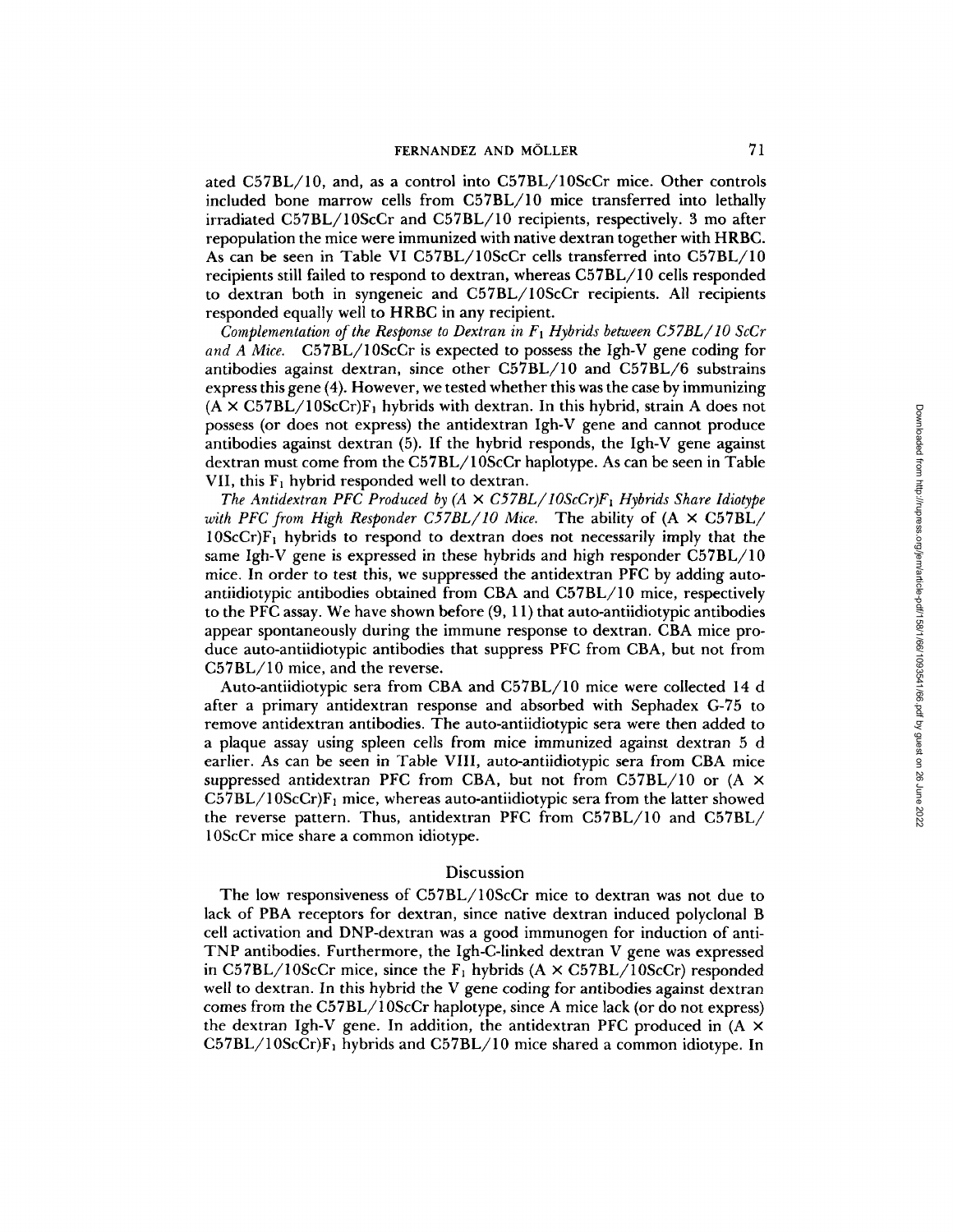addition, low responsiveness to dextran seems to be a property of the C57BL/ 10ScCr lymphocytes, since transfer into irradiated high responder recipients did not alter the response. Finally, tolerance can also be discarded as the mechanism of unresponsiveness of C57BL/10ScCr mice, since bone marrow lymphocytes from C57BL/10 mice were not prevented from responding to dextran when transferred into C57BL/10ScCr mice.

The low response to dextran that was observed in C57BL/10ScCr mice appears to be different from that of high responder C57BL/10 mice, since the antidextran PFC produced by lymphocytes from C57BL/10ScCr mice were not suppressed by auto-antiidiotypic antibodies from C57BL/10 mice.

Since dextran was a good carrier for the induction of anti-TNP responses in C57BL/10ScCr mice, the defective response was not due to a general inability to produce antibodies against TIII antigens, as is the case with B cells from the CBA/N strain. Therefore, it seems as the low responsiveness to dextran of C57BL/10ScCr mice is caused by a determinant specific defect. Such a situation has been observed before using dextran as an immunogen. Thus, the very late ontogenic development of immunocompetence against dextran (7) and the inability of CBA mice to produce IgG antibodies against dextran (8) both specifically affected the alpha 1-6 epitope of dextran and not other epitopes conjugated to dextran as a carrier.

The exact nature of this determinant specific immune defect against the alpha **1-6** epitope of dextran in C57BL/10ScCr mice remains unknown, but suggests the existence of as yet unknown regulatory influences of Igh-V gene expression on B cell activation.

## Summary

C57BL/10ScCr mice are low responders to the alpha 1-6 epitope of dextran B512, although other C57BL mice are high responders. Both thymus-independent and thymus-dependent forms of dextran failed to induce an immune response in C57BL/10ScCr mice, but dextran functioned as a good carrier for antihapten responses in this strain. Dextran is a potent polyclonal B cell activator for cells from C57BL/10ScCr mice, although such cells are not activated by LPS. The C57BL/10ScCr mice possess the Igh-V gene coding for antibodies against dextran and the antidextran antibodies induced in  $(A \times C57BL/10ScCr)F_1$ hybrids share an idiotype with antidextran antibodies produced in C57BL/10 mice. Bone marrow cells from C57BL/10ScCr mice do not respond to dextran when transferred into lethally irradiated C57BL/10 mice and C57BL/10 cells transferred into C57BL/10ScCr mice give a strong antidextran response.

Thus, B cells having both the Igh-V gene coding for antibodies against dextran and activation receptors for dextran cannot be activated into antibody synthesis against any form of this immunogen. This determinant specific immunodeficiency suggests the existence of as yet unknown regulatory influences on Igh-V gene expression or B cell activation.

*Received for publication 17 March 1983.*